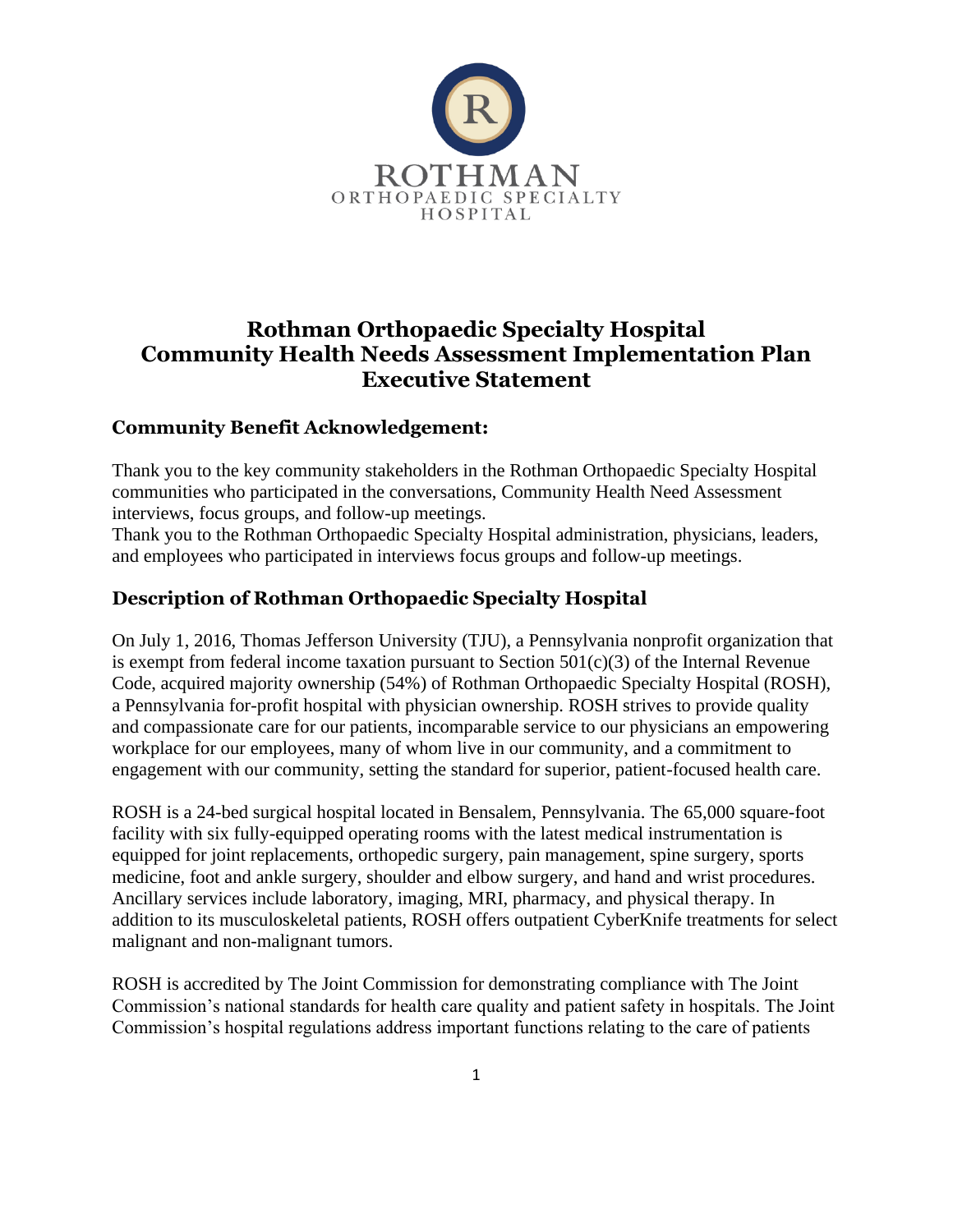

and the management of the hospital organization. The standards are developed in consultation with patients, health care experts, providers, and measurement experts. ROSH employs approximately 140 employees who work with 35 physicians and serve more than 1,500 inpatients and almost 3,800 outpatient visits annually.

Rothman Orthopaedic Specialty Hospital has consistently been recognized by Healthgrades for excellence and outstanding achievements. These include:

- Healthgrades America's 100 Best Hospitals for Joint Replacement 2021-2022
- Healthgrades Joint Replacement Excellence 2013-2022
- Healthgrades Outstanding Patient Experience Award 2017-2021
- Healthgrades Patient Safety Excellence Award 2019-2021

# **Description of the Community Served**

ROSH's Community Benefit (CB) areas are defined as the areas proximate to the hospital where more than half of patients reside. This includes communities in Bucks, Montgomery, and Philadelphia counties that are aggregated into 6 geographically contiguous regions defined by zip codes. For comparisons, the combined data for Bucks and Montgomery counties combined (Bucks/Mont) and Philadelphia County are provided. Two comparators are warranted due to the disparate populations of Philadelphia and its suburbs.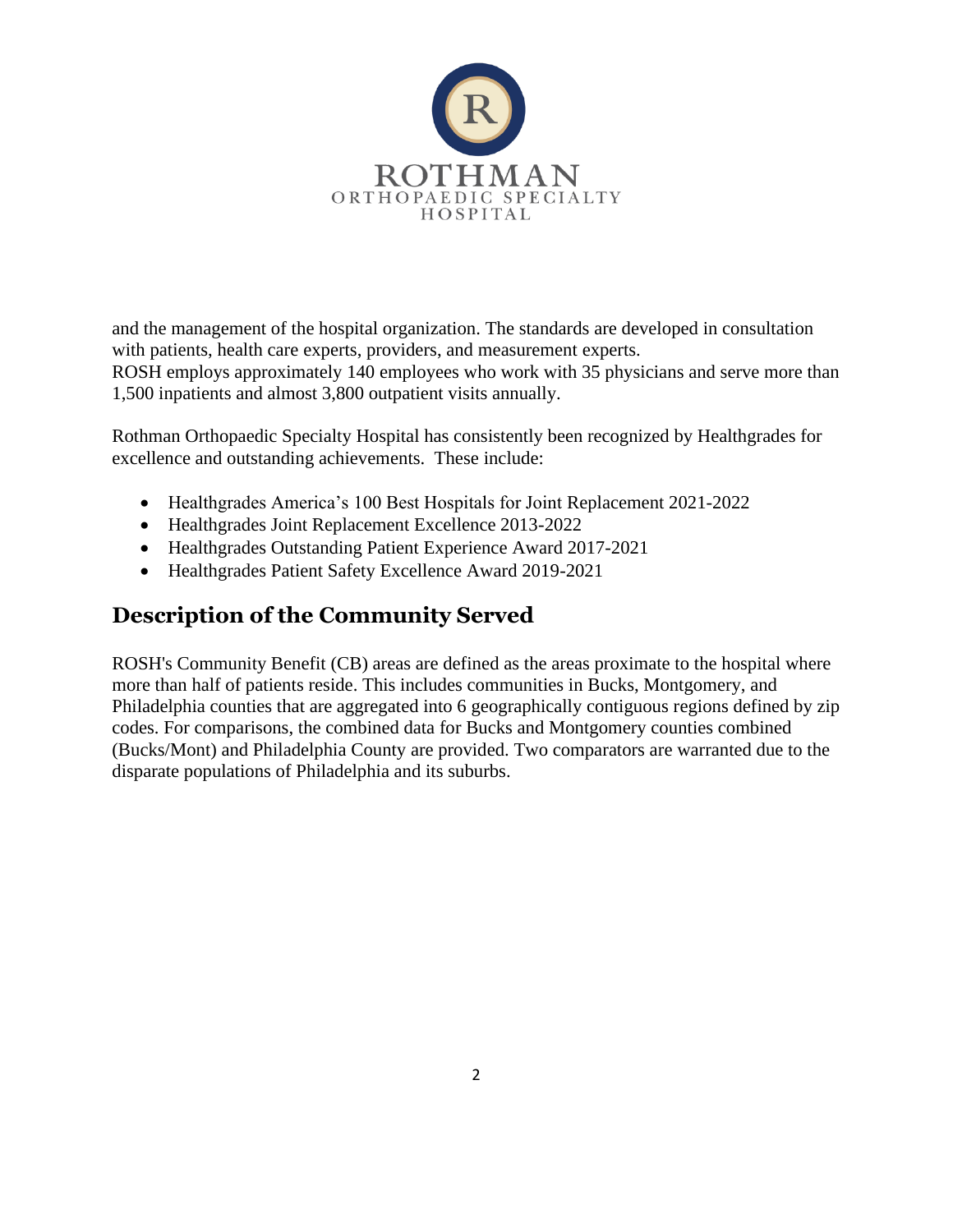



More than 1.2 million people live in ROSH's CB area. This represents 40% of all residents of Bucks, Montgomery, and Philadelphia Counties combined. Lower NE/N Phila has a higher percent of youth ages 0-17 and Lower Bucks West and Eastern Montco have a higher percentage of adults aged 65+ than other CB areas, Bucks/Mont and the United States. Lower Bucks West is the least racial/ethnic diverse, with 88% of the population identifying as non-Hispanic White. The highest proportion of Asian and Pacific Islanders live in Northeast Philadelphia (12%), and the highest concentration of Black non-Hispanics (34%) live in Lower NE/N Philadelphia. The highest concentration of Hispanics reside in Lower NE/N Philadelphia (36%).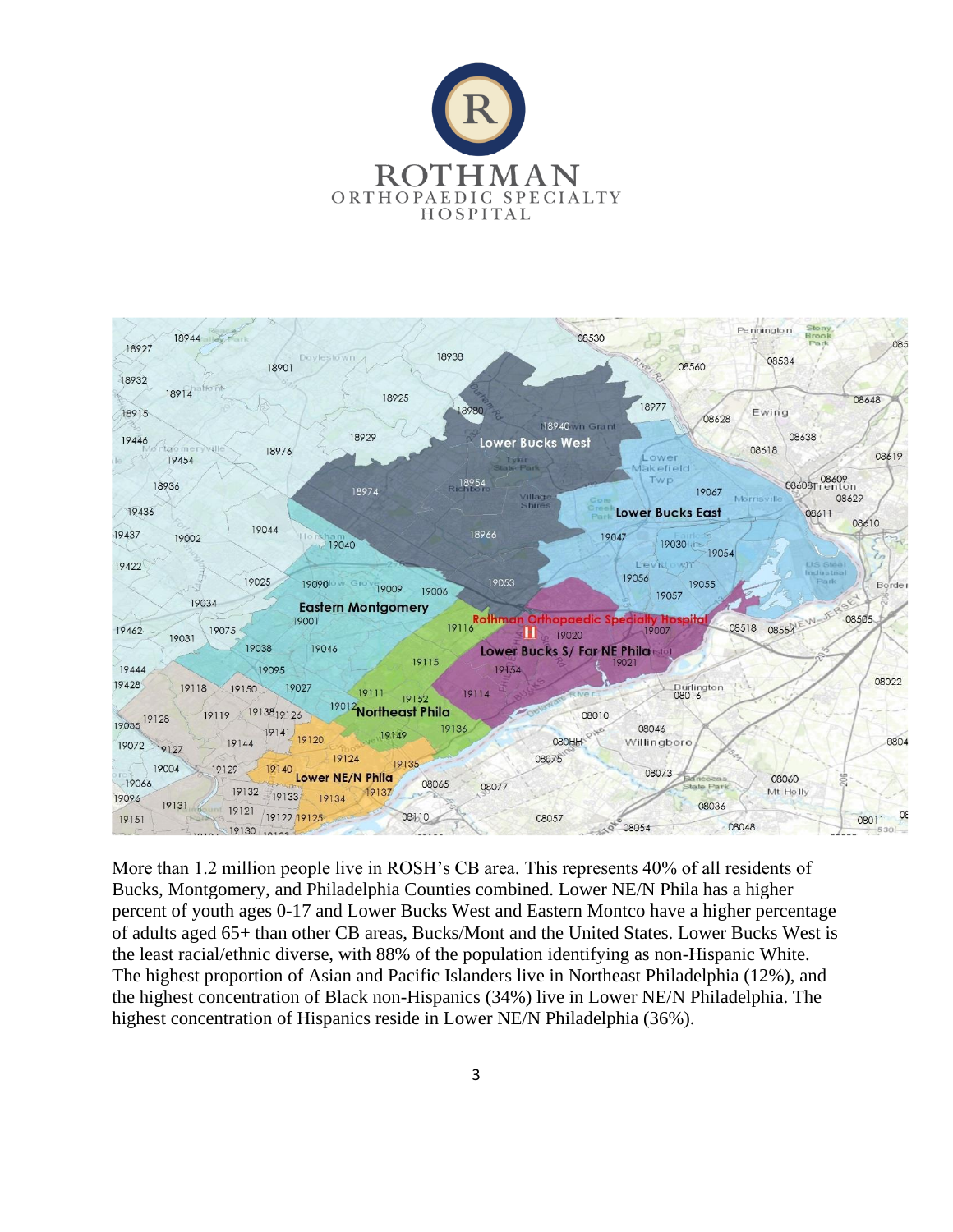

### **Purpose of the Community Health Needs Assessment (CHNA)**

Ongoing, unprecedented increases in the demand for healthcare are challenging for communities and healthcare providers in this era of limited fiscal resources. Regulatory changes also have resulted in new obligations. One of the mandates of the Health Care Reform Act is a Community Health Needs Assessment. Starting in 2013, every three years tax-exempt hospitals must conduct an assessment and implement strategies to address priority needs. The Health Reform Act spells out requirements for the Community Health Needs Assessment. This assessment is central to an organization's community benefit/social accountability plan. By determining and examining the service needs and gaps in a community, an organization can develop responses to address them.

A Community Health Needs Assessment is a disciplined approach to collecting, analyzing, and using data, including community input, to identify barriers to the health and well-being of its residents and communities, leading to the development of goals and targeted action plans to achieve those goals. The assessment findings can be linked to clinical decision-making within health care systems as well as connected to community health improvement efforts. The assessment engages health care providers and the broader community by providing a basis for making informed decisions, with a strong emphasis on preventing illness and reducing health disparities.

Specifically, the Patient Protection and Affordable Care Act (PPACA) mandated a new section in the IRS Code –Section 501(r) for hospitals to obtain/maintain 501(c)(3) status:

- Each hospital facility must conduct a community health needs assessment at least once every three taxable years and adopt an implementation strategy to meet the community health needs identified through the assessment
- The community health needs assessment must take into account input from persons who represent the broad interests of the community served by the hospital facility, including those with special knowledge of or public health expertise
- The CHNA must be made widely available to the public

The Department of Treasury and the IRS encourage cross-institution collaboration. To that end, the Healthcare Improvement Foundation, in partnership with the Hospital and Health System of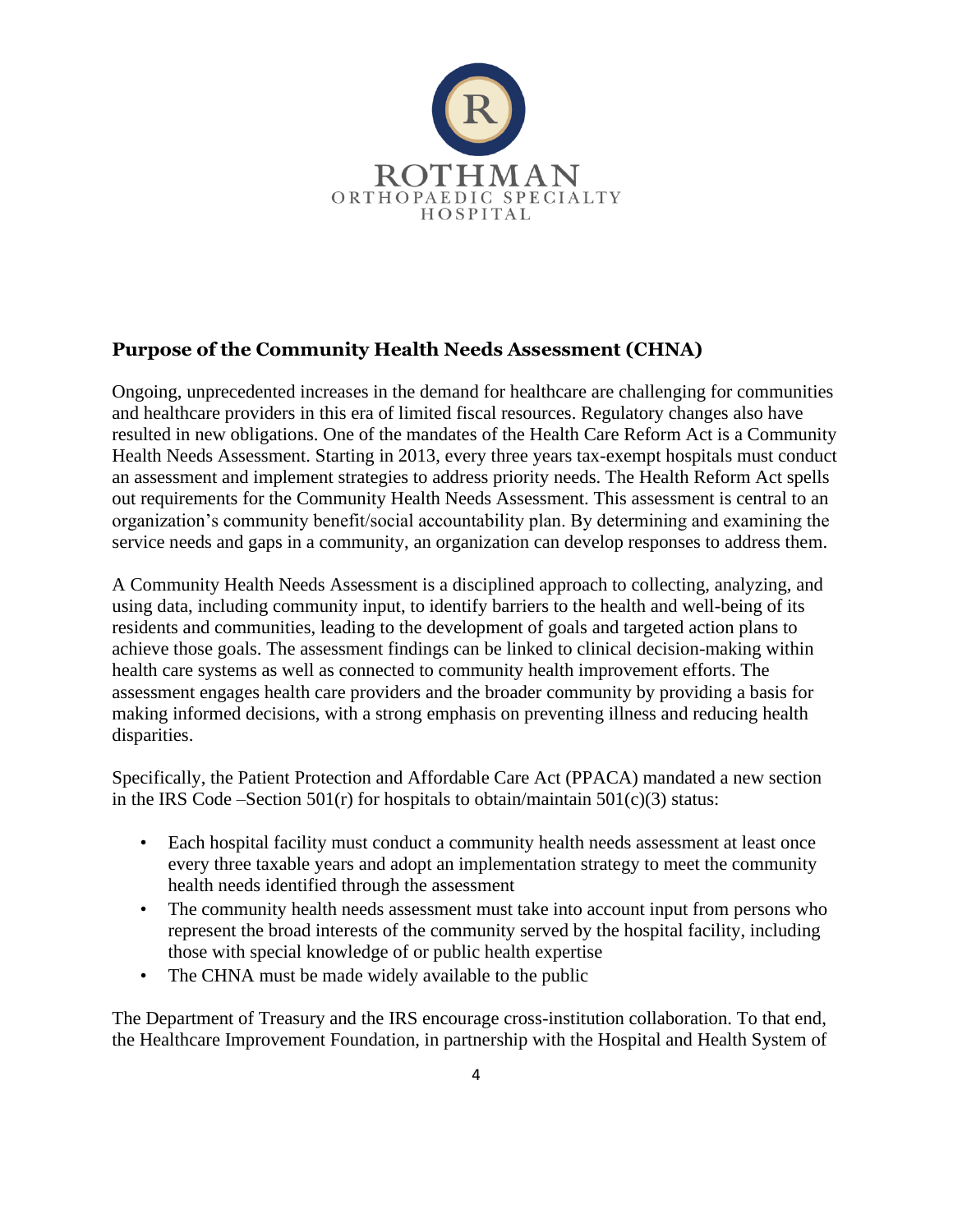

Pennsylvania and the U.S. Department of Health and Human Services (Region 3) convened the region's hospitals in the Collaborative Opportunities to Advance Community Health (COACH) Project. COACH seeks to demonstrate the potential for significant population health impact through coordinated, collective action to establish effective systems for addressing the social determinants of health.

Four principles are guiding the development of a strategy for leveraging community benefit programs to increase their influence:

- 1.) Defining mutually agreed-on regional geographic boundaries to align both community benefit and accountable health community initiatives
- 2.) Ensuring that community benefit activities use evidence to prioritize interventions
- 3.) increasing the scale and effectiveness of community benefit investments by pooling some resources
- 4.) Establishing shared measurement and accountability for regional population health improvement.

#### **Roles and Responsibilities**

To undertake this mandate, ROSH formed a Community Benefit Committee. The committee is responsible for overseeing and recommending policies and programs to enhance the health status of communities served by the hospital based on the results of a community health needs assessment. The Community Benefit Committee are trustees, staff, physicians, nurses and other clinicians. The Committee may also invite, as guests, various representatives of the communities served by ROSH. ROSH Community Health leaders with support of the Community Benefit Committee recommends using the following model to guide planning and programmatic efforts, and to explain to internal and external stakeholders the rationale for the Community Health implementation plan.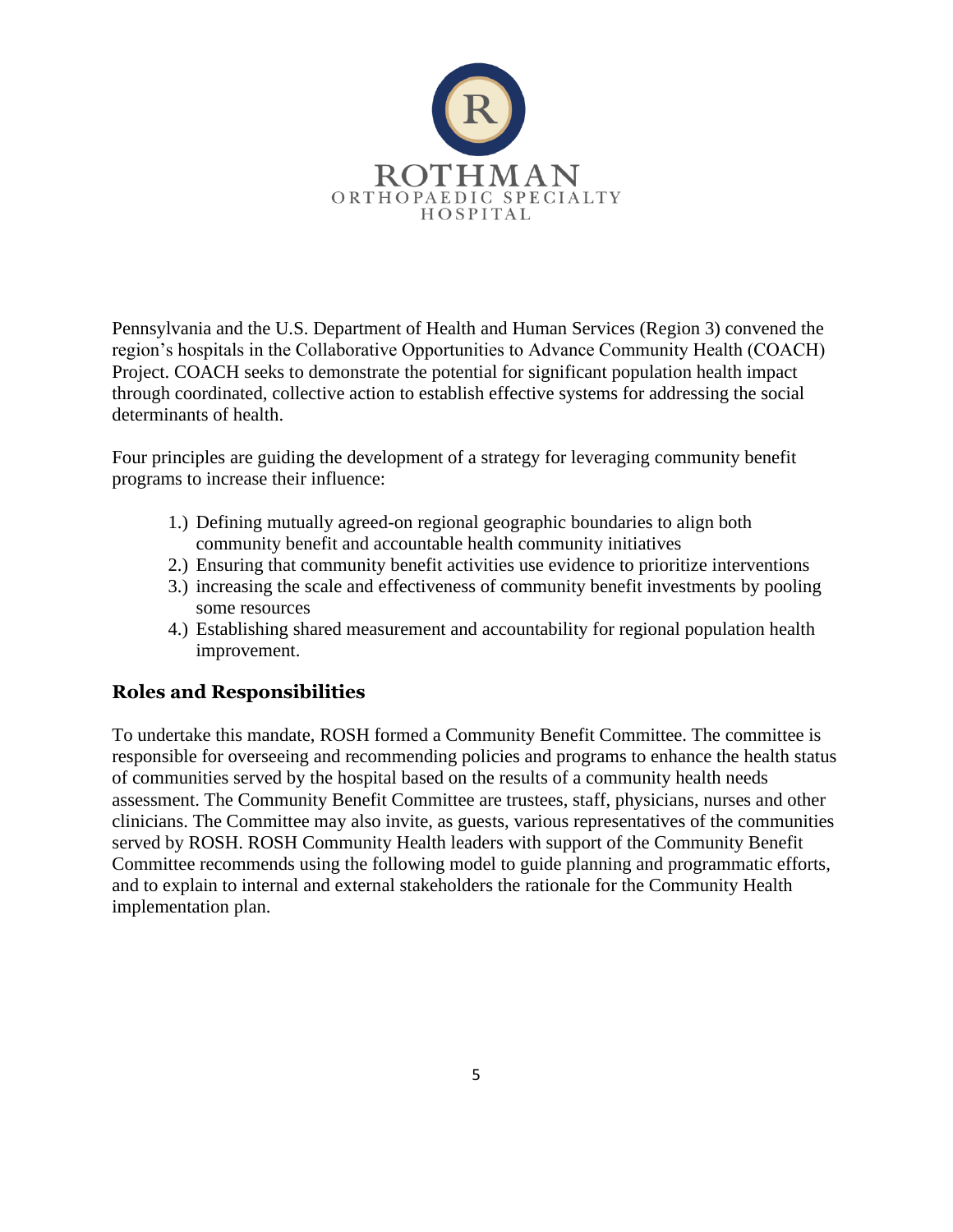

# **CLINICAL/COMMUNITY POPULATION HEALTH INTERVENTION MODEL**



# **Community Health Needs Assessment Methods**

*Literature Review and Secondary Data Sources* 

In preparation for the community health needs assessment more than 20 secondary data sources were reviewed. Public Health Management Corporation's Household Health Survey was a major source for local area data.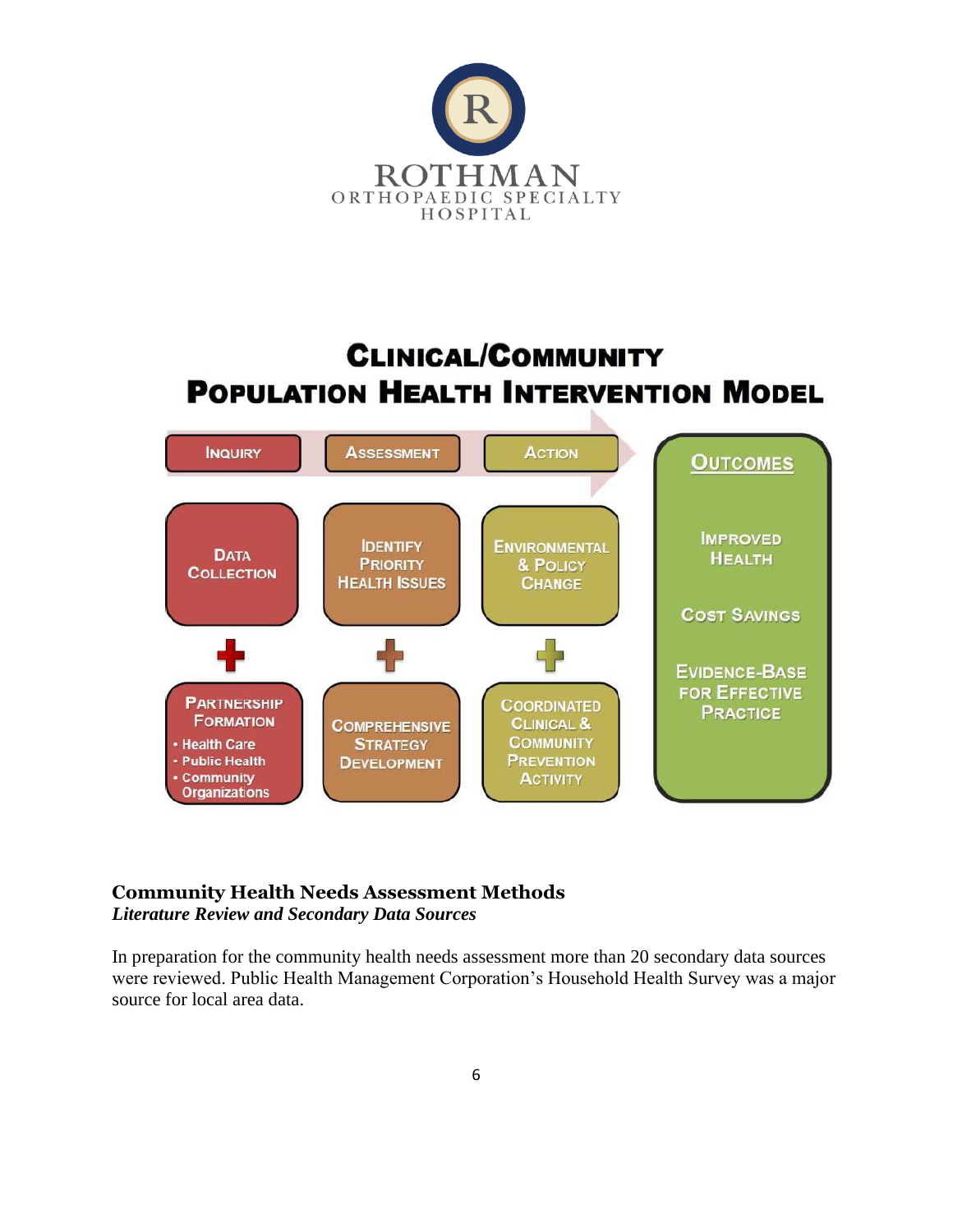

In addition, as a collaborative effort, ROSH and Jefferson Health – Northeast conducted focus groups with 29 employee representatives of the community in 2 sessions. Focus group questions were designed to elicit participants' perceptions of the major health and social concerns of the neighborhood and larger community, their insights regarding barriers to accessing health and social services and improving lifestyles, their opinions about existing and/or potential interventions to address community health improvement, and their thoughts about what specific recommendations ROSH and Jefferson Health – Northeast could do to improve the health of the community.

These questions were designed to gain insight about health needs and priorities, barriers to improving community health, and the community assets and efforts already in place or being planned to address these issues and concerns.

The top 5 priorities identified for Southeastern Pennsylvania were:

- Integration of healthcare and behavioral/mental healthcare
- Preventive screenings
- obesity
- behavioral/mental health for adults
- Primary care

#### **Health and Healthcare**

In the hospital's 2019 CHNA, the following priority health needs within the scope of ROSH services for the population of the ROSH CB areas:

▪ Substance Abuse, especially Opioid addiction stems from addiction to pain relievers

Towards the goal of making a positive contribution to reducing the opioid addiction crisis in our community

1. ROSH partnered with the Bensalem Community Response Unit to fund responders to substance-related 911 calls. The program pairs a paramedic or EMT with a Certified Recovery Specialist to provide recovery support, education, resources, and treatment options.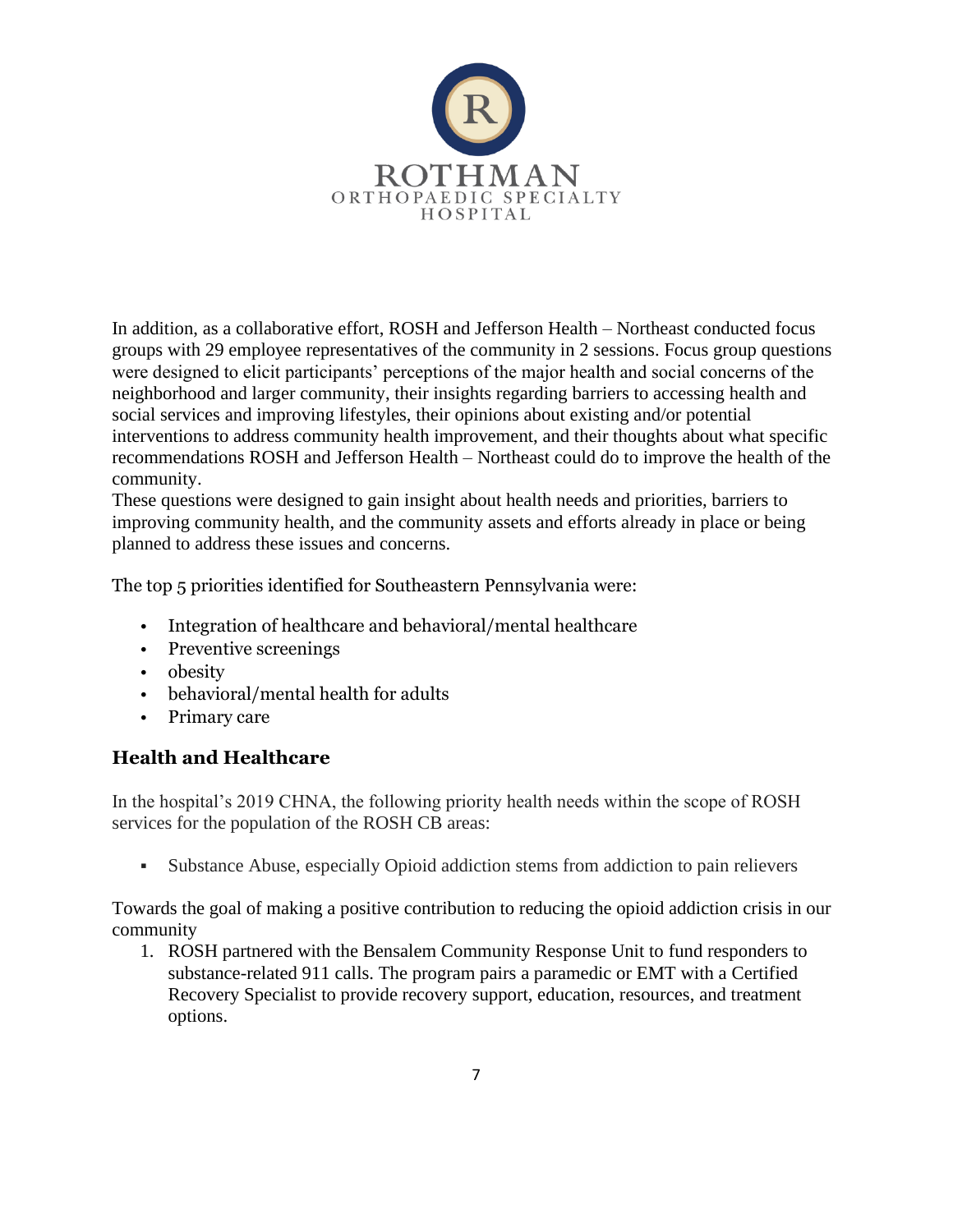

- 2. Internally, pharmacists, surgeons and anesthesia providers worked collaboratively to order multi-modality pain relief solutions in lieu of opioids.
- 3. Surgeons proactively set patient expectations to expect some pain and to seek relief through non-opioid medications.
- 4. Drug-take back days were also marketed to employees and patients through displays and repeat e-mail campaigns.

ROSH community benefit also included financial assistance for elective surgery to individuals in need in our community.

# **Community Health Implementation Plan and Impact**

### **Impact of Covid-19**

The Covid-19 pandemic along with its ongoing variants continues to have a profound impact on health systems globally. Since 2020, health systems have faced diminished staff capacity, limited resources, and growing pressure to focus on responding to acute Covid-19 community needs. Many in-person programs and services traditionally rendered by ROSH to mitigate community health needs were suspended for extended periods of time and or were transitioned into virtual delivery. Despite these recent challenges, ROSH's efforts to address community needs have continued with the work adapting to correspond with state-sanctioned safety guidelines.

The 2019 CHNA Community Health Implementation Plan (CHIP) identified the following domains as the most critical and within the ROSH scope of services:

- 1.) Healthy Lifestyle Behaviors and Community Environment
- 2.) Chronic Disease Management
- 3.) Access to Care

Since the 2019 CHNA, ROSH has executed the following initiatives in efforts to provide relevant community health needs relief:

### **1. Healthy Lifestyles Domain**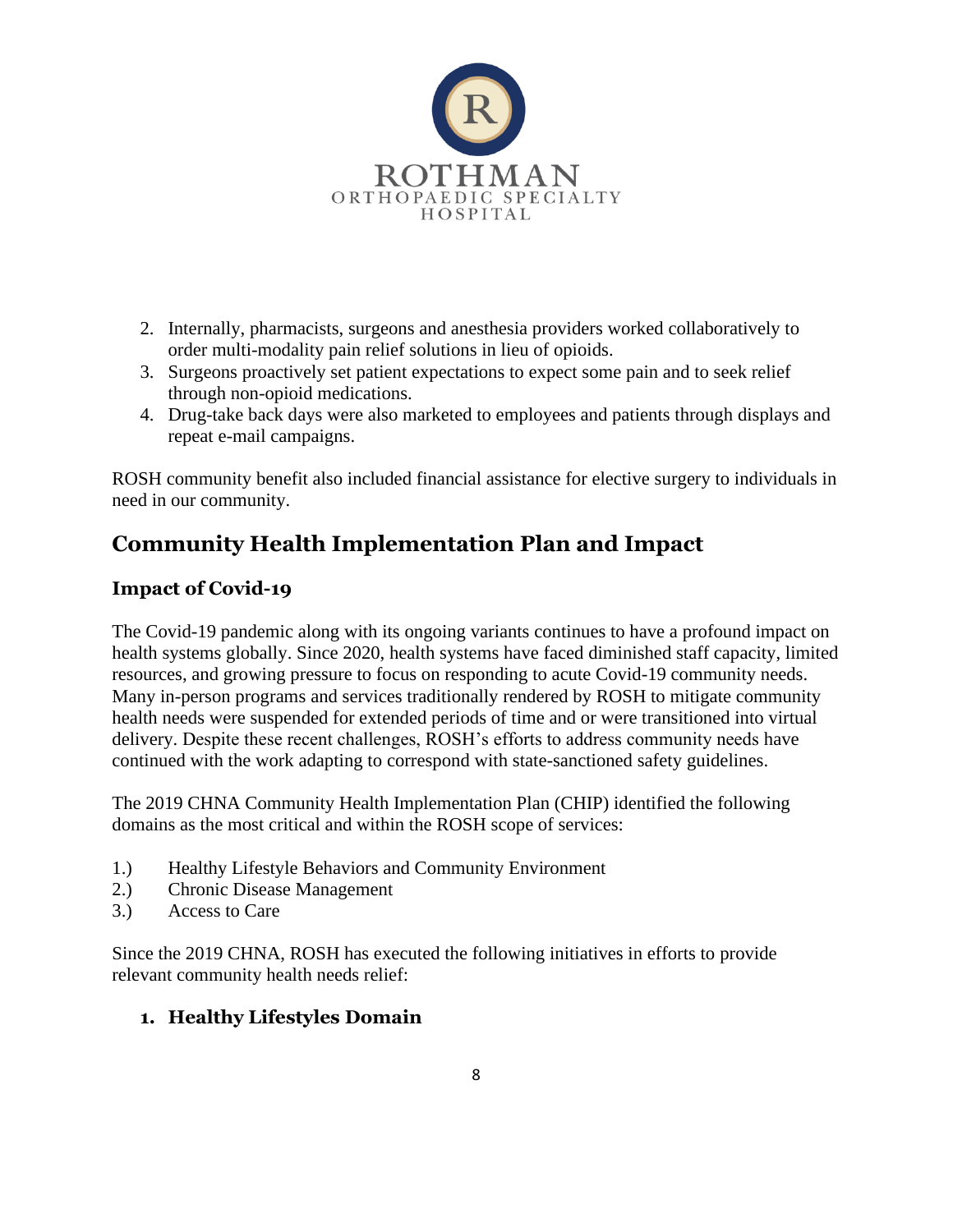

#### **a. Decrease Substance Abuse**

- i. Engaged with PA Department of Public Health (DOH) & Univ. of Pittsburgh School of Pharmacy for a "Prescription Drug Monitoring Program (PDMP) Culture Change Assessment Report" to assess hospitals' medical staff engagement and utilization of the PDMP program. These recommendations guided leadership efforts to improve PDMP utilization toward the identification of patients who may have an opioid use disorder.
- ii. PDMP Compliance
	- 1. 2019 140 compliant PDMP checks out of  $3,314 = 5\%$  compliance
	- 2. 2020 3,863 compliant PDMP checks out of  $4,159 = 93\%$  compliance
	- 3. 2021 4,359 compliant PDMP checks out of  $4,672 = 93\%$  compliance
- iii. Rothman Surgeons Consent for Opioids (contract between surgeon & patient)
	- 1. 2018 13 pages approximately 260 images scanned for  $5,103$  patients = 5% compliance
	- 2. 2019 42 pages approximately 840 images scanned for  $5,086$  patients  $=$ 17% compliance
	- 3. 2020 147 pages approximately 2,940 images scanned for 4146 patients  $= 71\%$  compliance
	- 4. 2021 177 pages approximately 3,540 images scanned for 4549 patients = 78% compliance
- iv. Advertise internally drug take-back days & local locations
- v. 2/27/2020 \$25K grant to Bensalem EMS to fund the placement of Certified Recovery Specialist with EMS personnel.
- vi. Stock two nasal spray Narcan in AED cabinet in Lobby for walk-in assistance
- vii. Narcan is also available in all Pyxis medstations for nursing + additional stock in Pharmacy
- viii. Medical staff active push towards multi-modal pain relief peri and postoperatively to decrease the opportunity for addiction, especially amongst opioid naïve patients.

#### **b. Promote Physical Activity**

i. ROSH offers annual financial incentives to each employee (and spouse) who participates in a Health Savings Account while achieving Vitality gold status through logging of healthy activities that include biometrics.

#### **c. Social and Health Care Needs of Older Adults to Prevent Injury**

i. Extensive promotion/amplification of Rothman orthopaedic surgeon articles, seminars, and talks through ROSH Social Media (Facebook exclusive).